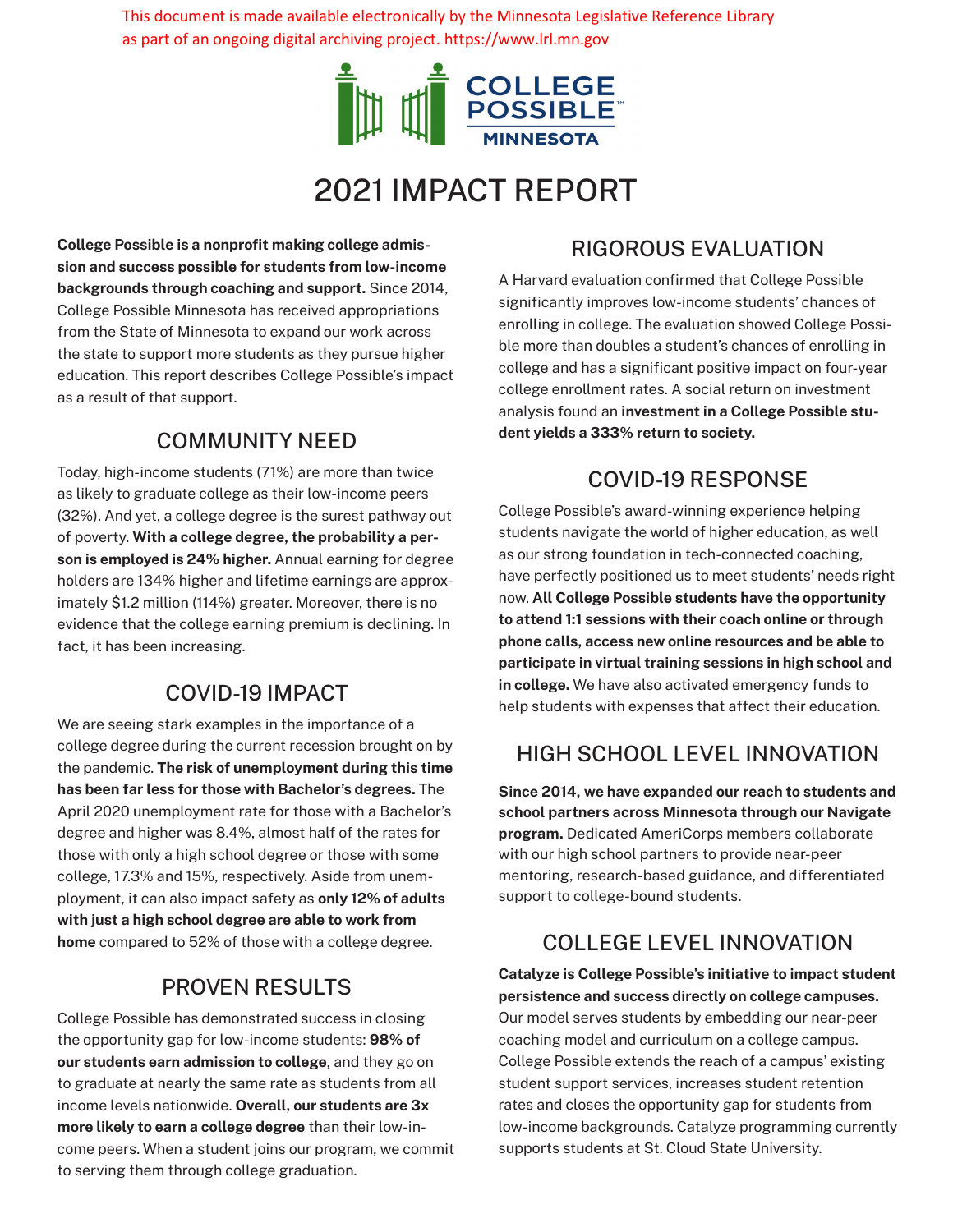## COLLEGE POSSIBLE MINNESOTA REACH AND RESULTS

**degrees earned by students** since College Possible's **4,000+** founding in 2000. **active partner high schools and colleges/ 109** active partner high schools an universities across Minnesota. **96%** first to second year persistence in the 2021 cohort. **72** AmeriCorps members served as high school and college coaches. **93% enrolled in college** with the 2021 cohort.



"Because I have seen firsthand the power of education, I want to go back to school and earn my MBA at a top business school. Because both of my parents are immigrants, I want to use my education to not only support them but also students within my community."

> **Stephanie** University of Minnesota, Twin Cities '20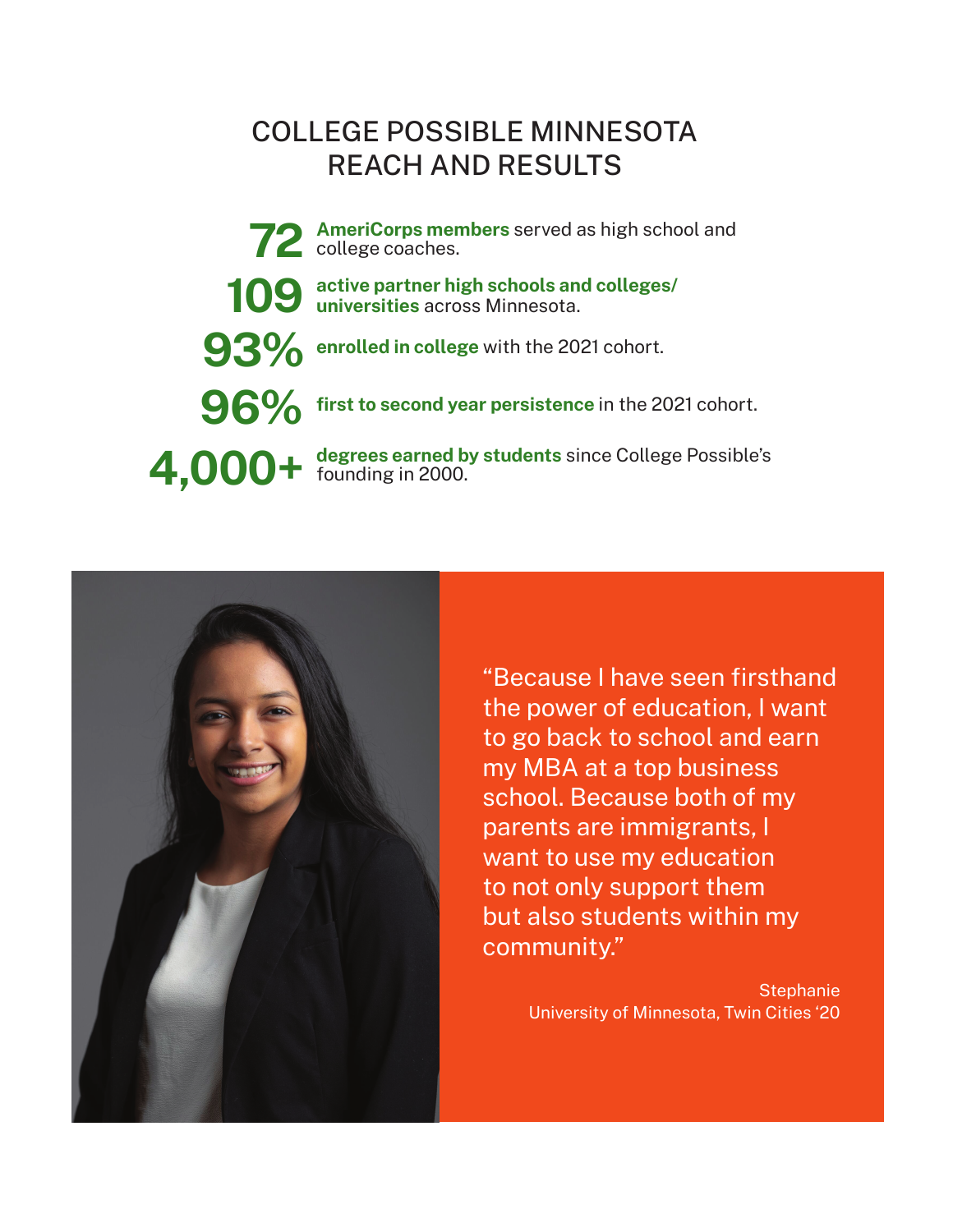# COLLEGE POSSIBLE MINNESOTA STATEWIDE IMPACT IN 2021